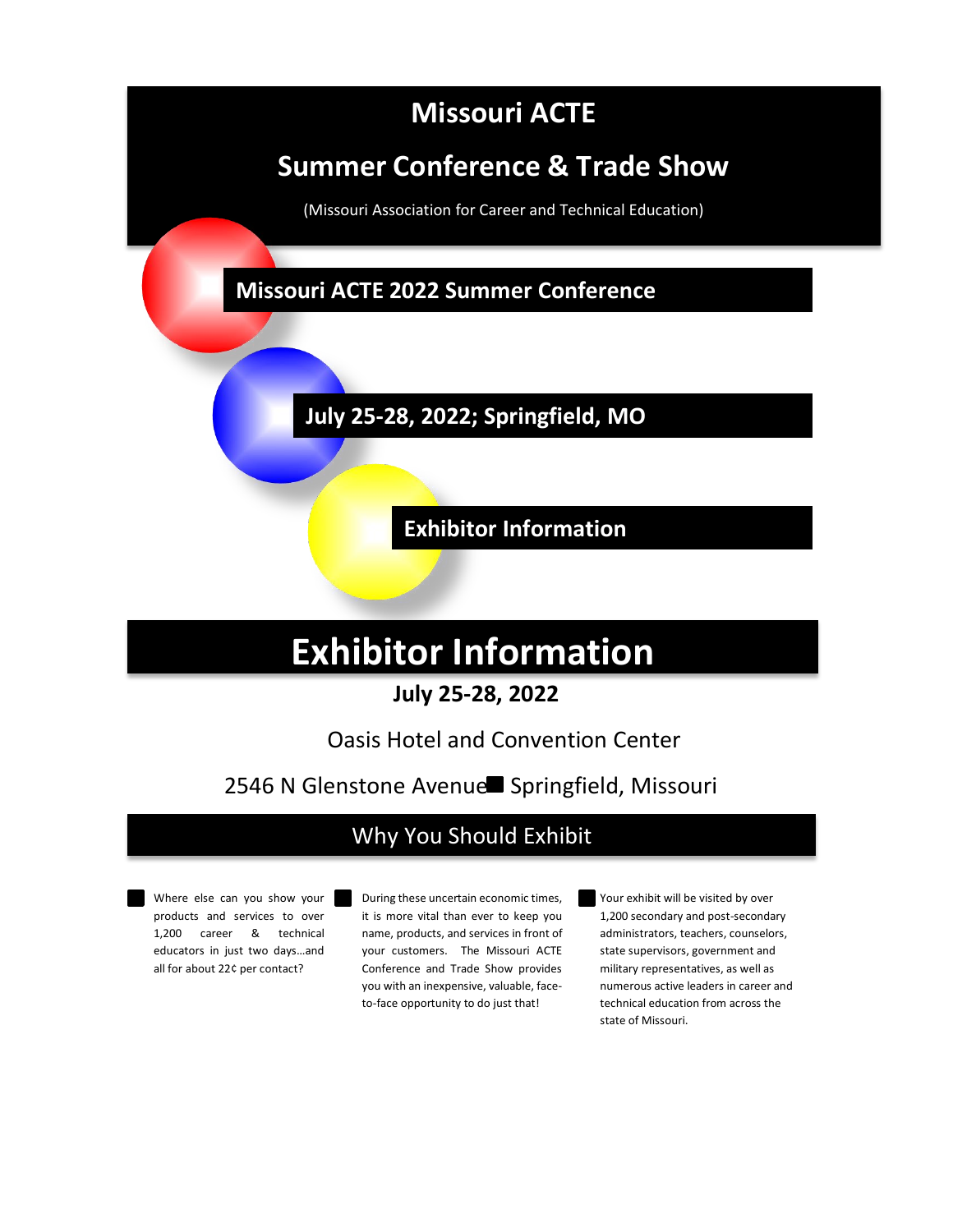## **2022 Missouri ACTE General Program**

### **Monday, July 25**

#### 9:30 am

 **Missouri ACTE Board of Directors Meeting** Oasis Hotel & Convention Center – Sahara

#### 1:00 pm – 6:00 pm

 **Missouri ACTE Conference Registration** Oasis Hotel & Convention Center – Grand Ballroom 1:00 pm –6:00 pm

#### **Missouri ACTE Exhibits Open**

 Oasis Hotel & Convention Center – Grand Ballroom 2:00 pm – 3:00 pm

## **All Missouri ACTE Committee Meetings**

Oasis Hotel & Convention Center – Maui Ballroom

## **Tuesday, July 26**

#### 7:00 am – 3:00 pm

 **Exhibits Open** Oasis Hotel & Convention Center Grand Ballroom 7:00 am – 3:00 pm

## **Missouri ACTE Conference Registration**

 Oasis Hotel & Convention Center Grand Ballroom 8:00 am – 9:30 am

 **Opening General Session – Paradise Ballroom** Welcome; President-Elect Speeches

#### 8:00-9:30 am

 *Opening General Session – Paradise Ballroom* Welcome; President-Elect Speeches

10:00 am – 11:30 am

11:30 am – 1:00 pm **LUNCH Break**

### 1:00 pm – 4:00 pm

**All Division** *Sessions-Oasis Convention Center*

**Oasis Hotel & Convention Center** 

4:30 pm – 6:30 pm

 **Missouri ACTE Awards/New Professionals Reception** The Barley House at Moon Town Crossing

## **Wednesday, July 27**

8:00 am – 11:00 am **Missouri ACTE Late Registration** Oasis Hotel & Convention Center · Glass Lobby 3:30 pm **House of Delegates Meeting** Oasis Hotel & Convention Center – Fiji Ballroom

## **Booth Info**

With your Exhibit space rental of \$400, you will receive:

- One 8'x 10' draped booth
- Standard backdrop with divisional side rails
- One 6' table skirted and covered
- Two chairs and one wastebasket
- Publicity in the Conference Program
- Name tags
- 2 Boxed Lunches each booth purchased

## **Exhibitor Info**

**Sunday July 24, 2022** 3:00 pm – 8:00 pm … Vendor Set Up

### **Monday July 25, 2022**

 8:00 am – 1:00 pm … Vendor Set Up 1:00 pm – 6:00 pm … Exhibit Hall Open

#### **Tuesday, July 26, 2022**

 7:00 am – 3:00 pm … Exhibit Hall Open 3:00 pm – 5:00 pm … Vendor Tear Down

Conference Registration will be held on Monday afternoon in conjunction with the opening of the Exhibit Hall at the Oasis Hotel & Convention Center. Registration and exhibits will continue on Tuesday. These times will give attendees an excellent opportunity to visit all the exhibitors and we feel you will be pleased with the format. The two Opening General Sessions will also be held in the same facility as the exhibits. All of Tuesday sessions will be held in the Oasis Hotel & Convention Center this year on Tuesday morning and afternoon!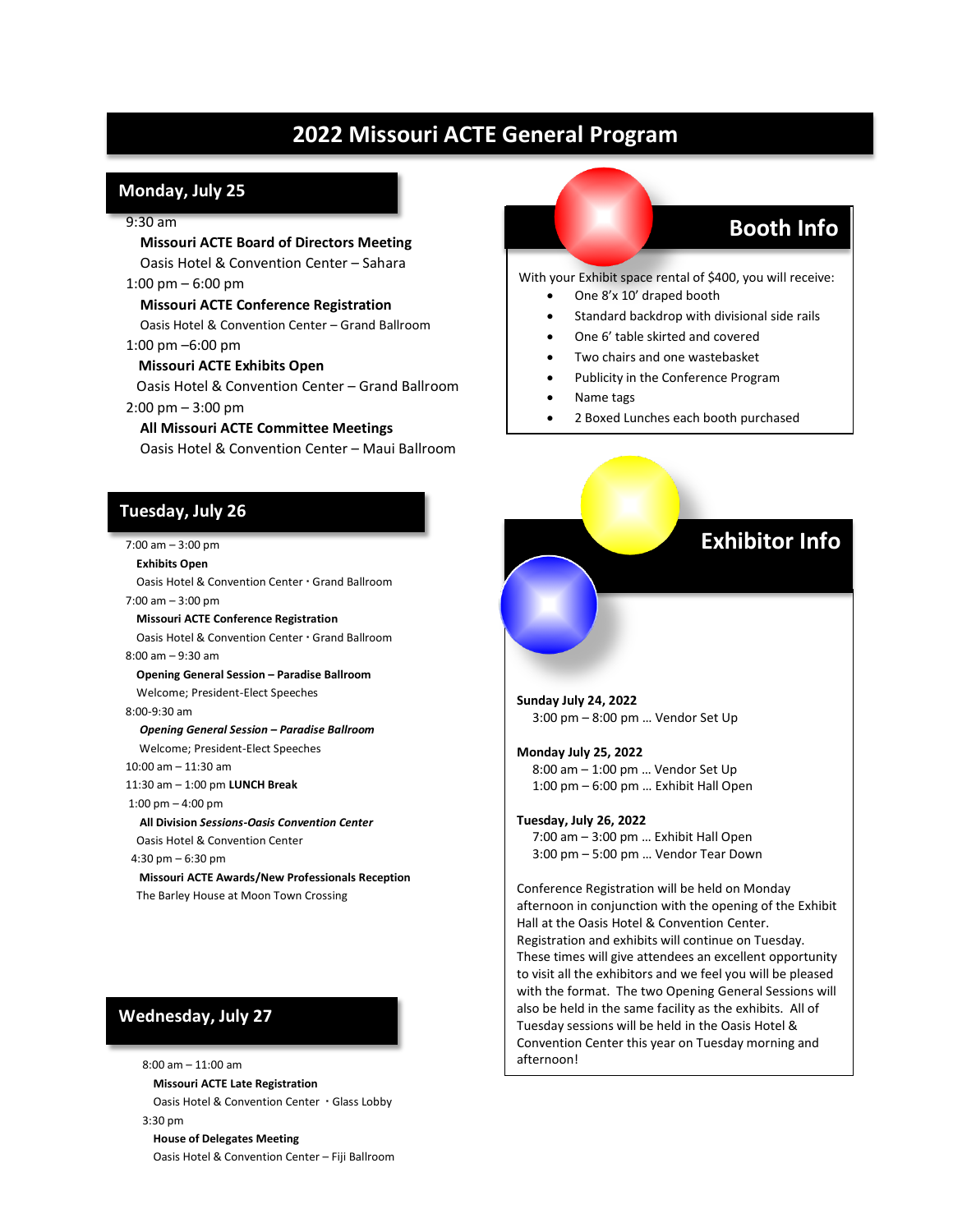## **More Ways to Get Your Name**

## **Before Our Members**

### **Sponsorships**

**Advertising in the Summer Program**

For the price of sponsoring our Opening General Session, your name/logo will be put on our large screens to be viewed by all those attending the July 26 …

- Opening General Session
- **Exhibit Hall**

You can put … and keep … your company name, logo, and supporting information before each attendee by advertising in the 2022 Summer Program.

You can choose a quarter, half, or full page ad. And, if you want, we'll even help you design it!

For information about sponsorships or advertising in the Missouri ACTE Summer Conference Program, email Karen Mason a[t pkmmason@leru.net](mailto:pkmmason@leru.net) o[r masonk@e](mailto:masonk@)astnewton.org or call 417-472-7173. In order for your ad to be included in the 2022 Summer Program, we will need to hear from you by June 24, 2022. *We look forward to seeing you at the 2022 Missouri ACTE Conference and Trade Show in Springfield!*

| <b>Exhibitor Booth Reservation Form</b>                                                                                                  |
|------------------------------------------------------------------------------------------------------------------------------------------|
| <b>Contact Information</b>                                                                                                               |
| The correct wording of firm name for program listing is as follows: (Please type or print)                                               |
| Name of Firm:                                                                                                                            |
| Contact Name:<br><u> 1989 - Johann Stoff, amerikansk politiker (* 1908)</u>                                                              |
| Address:                                                                                                                                 |
| City/State/Zip:                                                                                                                          |
| Fax:<br>Phone:                                                                                                                           |
| E-mail Address:<br><u> 1989 - Johann Stoff, deutscher Stoff, der Stoff, der Stoff, der Stoff, der Stoff, der Stoff, der Stoff, der S</u> |
| Missouri ACTE should address future correspondence regarding the exhibit to (if different then above):                                   |
| Name:                                                                                                                                    |
| Address:                                                                                                                                 |
| E-mail:<br>Phone:                                                                                                                        |
| <b>Booth Selection Information</b>                                                                                                       |
| Choice of Exhibit Location (See Exhibit Hall Layout for Booth number)                                                                    |
| 2 <sup>nd</sup> Choice: Booth No.<br>1st Choice: Booth No.<br>3rd Choice: Booth No.                                                      |
| Line of goods to be displayed:<br><u> 1980 - Andrea Brand, Amerikaansk politik (</u>                                                     |
| $\Box$ Yes<br>Is there a competitive company you do not want to be next to?<br>$\Box$<br>No                                              |
| If yes, who?<br><u> 1980 - Jan Sterner Sterner, skrivatsk politik (d. 1980)</u>                                                          |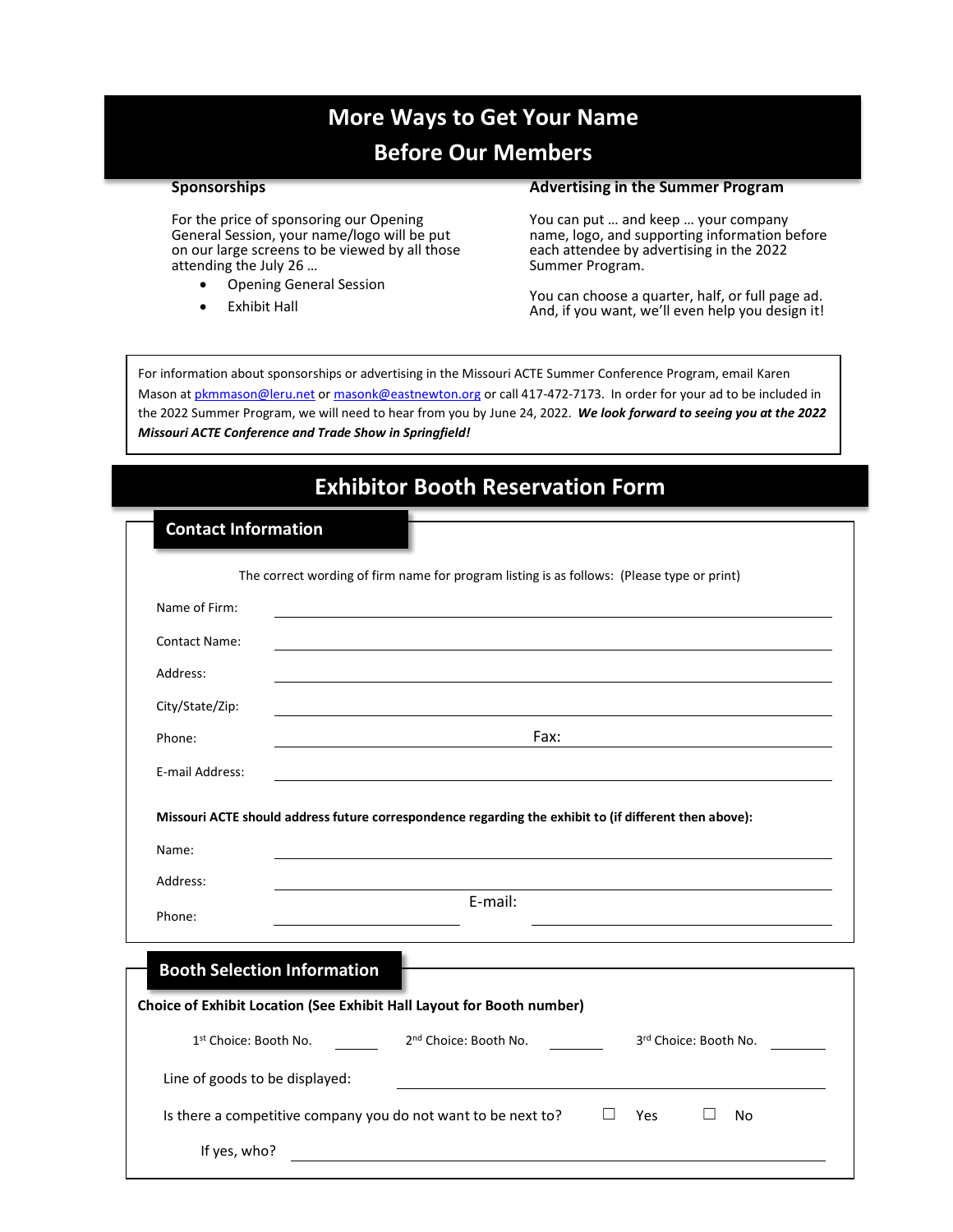| <b>Payment Information</b>                     |                                                                                                                                                                  |
|------------------------------------------------|------------------------------------------------------------------------------------------------------------------------------------------------------------------|
| Number of Booths Desired:                      | @ \$400.00 per booth = \$<br>$TOTAL = $$<br><u> 1989 - Jan Barbara Barat, prima prima prima prima prima prima prima prima prima prima prima prima prima prim</u> |
| Visa/Mastercard/AMEX: #                        | Check (Enclosed) - Make check payable to: Missouri ACTE and remit to 10349 Route CC Stella, MO 64867<br>Security Code                                            |
| Signature:                                     | Name on Card:                                                                                                                                                    |
| ACTE processes all of our credit card charges. |                                                                                                                                                                  |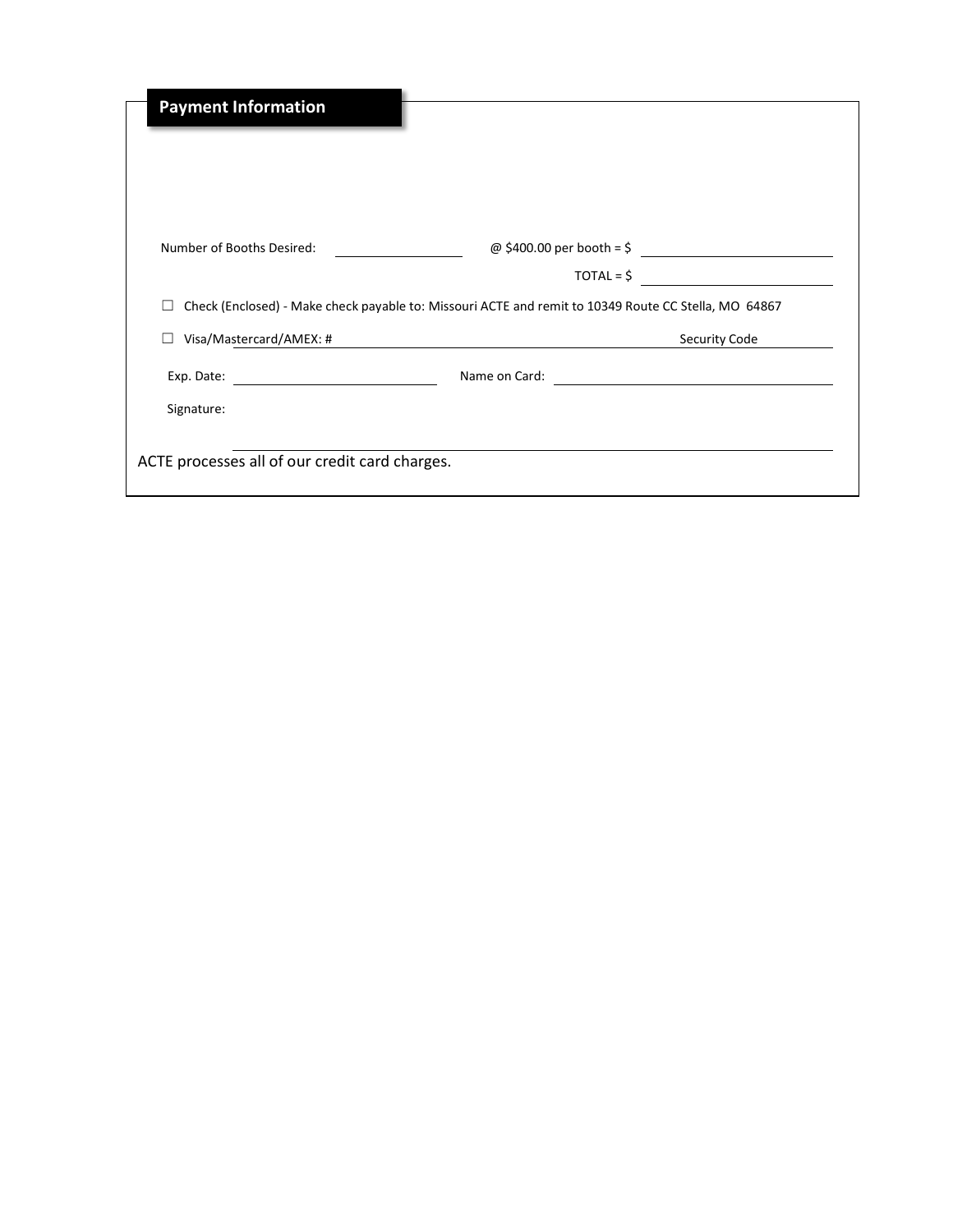## **Exhibitor Booth Reservation Form** *(Continued)*

### **Reservation Process**

Exhibitors should fill out this Exhibit Booth Reservation Form and forward it to Missouri ACTE, along with the fee of \$400 for each 8' by 10' booth.

Make check payable to:

Missouri ACTE Karen Mason, Executive Director 10349 Route CC Stella, Missouri 64867

**Or, fax Exhibit Booth Reservation Form, with credit card information, to: 417-472-7129.**

**Questions:** Call Karen Mason at 417-850-3566

**The Oasis Hotel & Convention Center will email exhibitors forms relating to signage, electrical, phone, freight and equipment needs. The Oasis Hotel & Convention Center will assist you with hotel reservations. Call** 888-532-4338 or (417) 866-5253

## **Booth Personnel**

Please print the names of the exhibitor personnel for name badges:

Phone # for contact during conference of at least one exhibitor present:

| <b>Promotion</b>                                                         |
|--------------------------------------------------------------------------|
| Yes, please contact me about sponsorship opportunities.                  |
| Yes, please contact me about advertising in the Summer Program.          |
| Name:                                                                    |
|                                                                          |
| Are you interested in presenting in an exhibitor workshop?<br>Yes $\Box$ |
| <b>Door Prizes</b>                                                       |
| If you have a door prize to donate, please check the appropriate box.    |